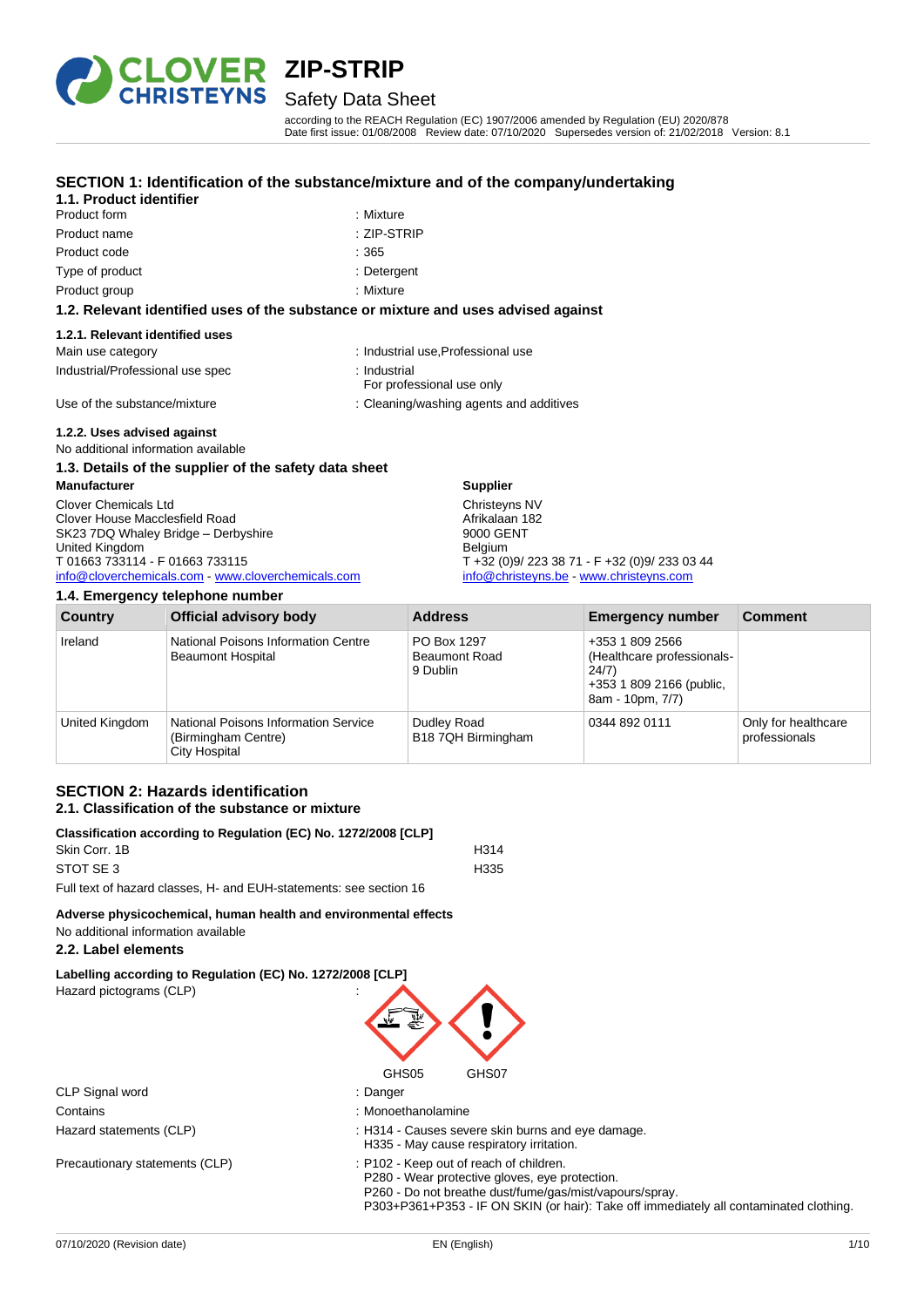### Safety Data Sheet

according to the REACH Regulation (EC) 1907/2006 amended by Regulation (EU) 2020/878

Rinse skin with water or shower. P332+P313 - If skin irritation occurs: Get medical advice/attention. P305+P351+P338 - IF IN EYES: Rinse cautiously with water for several minutes. Remove contact lenses, if present and easy to do. Continue rinsing. P337+P313 - If eye irritation persists: Get medical advice/attention. P304+P340 - IF INHALED: Remove person to fresh air and keep comfortable for breathing. P314 - Get medical advice/attention if you feel unwell. P362 - Take off contaminated clothing.

#### **2.3. Other hazards**

This substance/mixture does not meet the PBT criteria of REACH regulation, annex XIII

This substance/mixture does not meet the vPvB criteria of REACH regulation, annex XIII

Contains no PBT/vPvB substances ≥ 0.1% assessed in accordance with REACH Annex XIII

The mixture does not contain substance(s) included in the list established in accordance with Article 59(1) of REACH for having endocrine disrupting properties, or is not identified as having endocrine disrupting properties in accordance with the criteria set out in Commission Delegated Regulation (EU) 2017/2100 or Commission Regulation (EU) 2018/605

#### **SECTION 3: Composition/information on ingredients**

**3.1. Substances** Not applicable

**3.2. Mixtures**

| <b>Name</b>                                                                                                                                | <b>Product identifier</b>                                                                               | $\%$      | <b>Classification according to</b><br><b>Regulation (EC) No. 1272/2008</b><br>[CLP]                                                                              |
|--------------------------------------------------------------------------------------------------------------------------------------------|---------------------------------------------------------------------------------------------------------|-----------|------------------------------------------------------------------------------------------------------------------------------------------------------------------|
| Monoethanolamine<br>substance with national workplace exposure limit(s)<br>(GB); substance with a Community workplace<br>exposure limit    | CAS-no: 141-43-5<br>Einecs nr: 205-483-3<br>EG annex nr: 603-030-00-8<br>REACH-no: 01-2119486455-<br>28 | $10 - 30$ | Skin Corr. 1B, H314<br>Acute Tox. 4 (Dermal), H312<br>Acute Tox. 4 (Inhalation), H332<br>Acute Tox. 4 (Oral), H302<br>STOT SE 3, H335<br>Aquatic Chronic 3, H412 |
| 2-butoxyethanol<br>substance with national workplace exposure limit(s)<br>(IE, GB); substance with a Community workplace<br>exposure limit | CAS-no: 111-76-2<br>Einecs nr: 203-905-0<br>EG annex nr: 603-014-00-0<br>REACH-no: 01-2119475108-<br>36 | $5 - 10$  | Acute Tox. 4 (Oral), H302<br>Acute Tox. 4 (Dermal), H312<br>Acute Tox. 4 (Inhalation), H332<br>Skin Irrit. 2, H315<br>Eye Irrit. 2, H319                         |
| (2-Methoxymethylethoxy)propanol<br>substance with a Community workplace exposure limit                                                     | CAS-no: 34590-94-8<br>Einecs nr: 252-104-2                                                              | $5 - 10$  | Not classified                                                                                                                                                   |
| Beta-alanine, N-(2-carboxyethyl)-, N-coco alykyl<br>derivs., disodium salts                                                                | CAS-no: 90170-43-7<br>Einecs nr: 290-476-8<br>REACH-no: 01-2119976233-<br>35                            | $1 - 3$   | Eye Irrit. 2, H319                                                                                                                                               |

| <b>Specific concentration limits:</b> |                                                                                                         |                                      |
|---------------------------------------|---------------------------------------------------------------------------------------------------------|--------------------------------------|
| <b>Name</b>                           | <b>Product identifier</b>                                                                               | <b>Specific concentration limits</b> |
| Monoethanolamine                      | CAS-no: 141-43-5<br>Einecs nr: 205-483-3<br>EG annex nr: 603-030-00-8<br>REACH-no: 01-2119486455-<br>28 | $(5 \le C \le 100)$ STOT SE 3, H335  |

Full text of H- and EUH-statements: see section 16

#### **SECTION 4: First aid measures 4.1. Description of first aid measures**

| 4. I. Description of hist ald ineasures                          |                                                                                                                                                                    |
|------------------------------------------------------------------|--------------------------------------------------------------------------------------------------------------------------------------------------------------------|
| General advice                                                   | : Never give anything by mouth to an unconscious person. If you feel unwell, seek medical<br>advice (show the label where possible).                               |
| Inhalation                                                       | : Remove person to fresh air and keep comfortable for breathing. Get medical<br>advice/attention if you feel unwell.                                               |
| Skin contact                                                     | : Take off immediately all contaminated clothing. Rinse skin with water/shower.                                                                                    |
| Eye contact                                                      | : Rinse cautiously with water for several minutes. Remove contact lenses, if present and<br>easy to do. Continue rinsing. Immediately call a POISON CENTER/doctor. |
| Ingestion                                                        | : Rinse mouth. Do NOT induce vomiting. Immediately call a POISON CENTER/doctor.                                                                                    |
| 4.2. Most important symptoms and effects, both acute and delayed |                                                                                                                                                                    |
| Symptoms/effects                                                 | : Causes severe skin burns and eye damage.                                                                                                                         |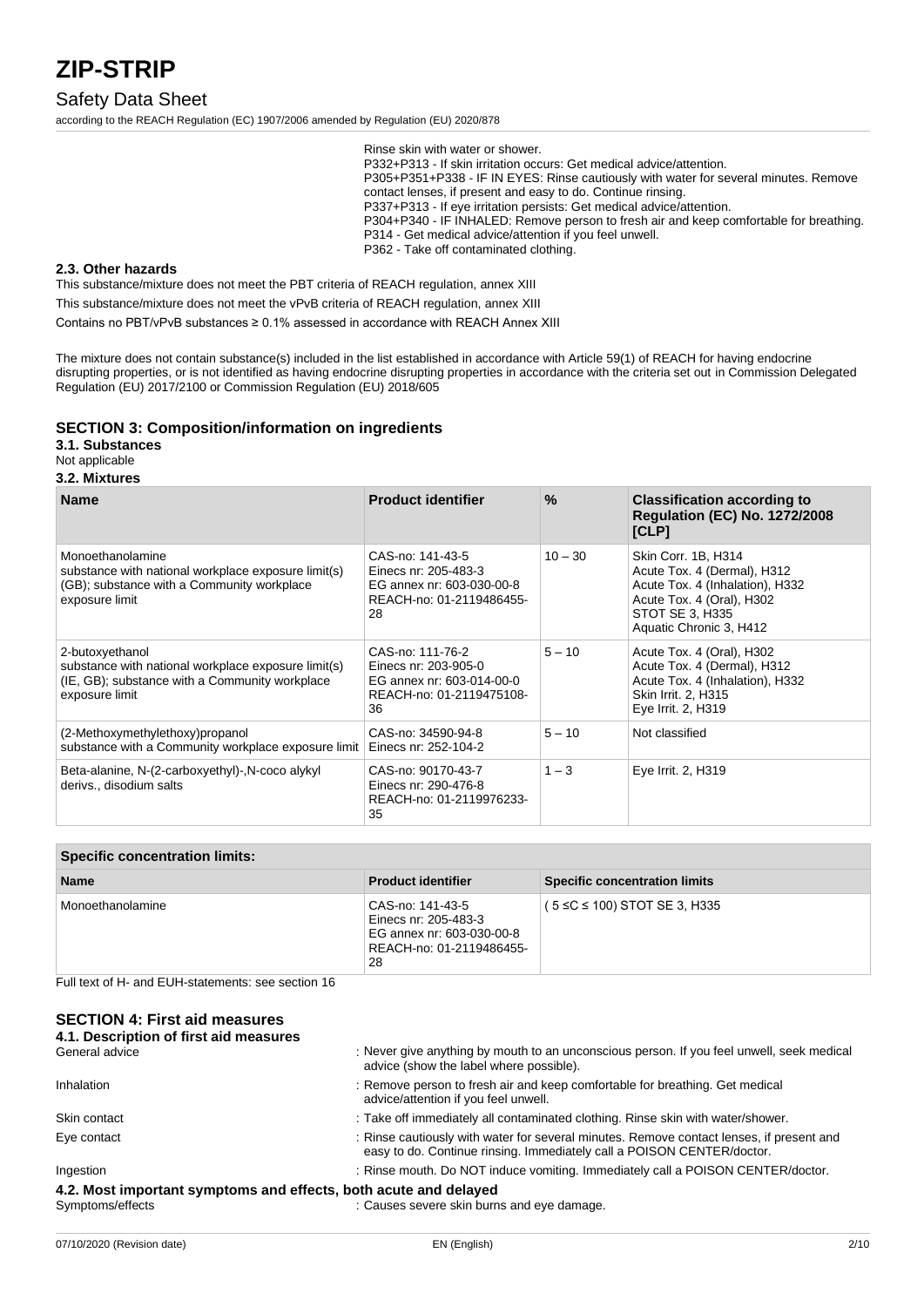# Safety Data Sheet

| according to the REACH Regulation (EC) 1907/2006 amended by Regulation (EU) 2020/878                                   |                                                                                                                   |  |
|------------------------------------------------------------------------------------------------------------------------|-------------------------------------------------------------------------------------------------------------------|--|
| Acute effects inhalation                                                                                               | : May cause respiratory irritation.                                                                               |  |
| Acute effects skin                                                                                                     | : Causes severe burns. Red skin.                                                                                  |  |
| Acute effects eyes                                                                                                     | : Causes serious eye damage. stinging. redness, itching, tears.                                                   |  |
| Acute effects oral route                                                                                               | : Burns or irritation of the linings of the mouth, throat, and gastrointestinal tract. Abdominal<br>pain, nausea. |  |
| 4.3. Indication of any immediate medical attention and special treatment needed<br>No additional information available |                                                                                                                   |  |
| <b>SECTION 5: Firefighting measures</b><br>5.1. Extinguishing media                                                    |                                                                                                                   |  |
| Suitable extinguishing media                                                                                           | : Water.                                                                                                          |  |

| 5.2. Special hazards arising from the substance or mixture |                                                                                                                                                                          |  |
|------------------------------------------------------------|--------------------------------------------------------------------------------------------------------------------------------------------------------------------------|--|
| Hazardous decomposition products in case of fire           | : Toxic fumes may be released.                                                                                                                                           |  |
| 5.3. Advice for firefighters                               |                                                                                                                                                                          |  |
| Firefighting instructions                                  | : Use water spray or fog for cooling exposed containers. Exercise caution when fighting any<br>chemical fire. Prevent fire fighting water from entering the environment. |  |
| Protection during firefighting                             | : Do not enter fire area without proper protective equipment, including respiratory protection.                                                                          |  |

# **SECTION 6: Accidental release measures**

**6.1. Personal precautions, protective equipment and emergency procedures**

### **6.1.1. For non-emergency personnel**

| Emergency procedures            | : Evacuate unnecessary personnel.            |  |
|---------------------------------|----------------------------------------------|--|
| 6.1.2. For emergency responders |                                              |  |
| Protective equipment            | : Equip cleanup crew with proper protection. |  |
| Emergency procedures            | : Ventilate area.                            |  |
|                                 |                                              |  |

### **6.2. Environmental precautions**

Prevent entry to sewers and public waters. Notify authorities if liquid enters sewers or public waters.

# **6.3. Methods and material for containment and cleaning up**<br>Methods for cleaning up **containment** and cleaning up : Soak up spills w

: Soak up spills with inert solids, such as clay or diatomaceous earth as soon as possible. Collect spillage. Store away from other materials.

### **6.4. Reference to other sections**

See Section 8. Exposure controls and personal protection.

### **SECTION 7: Handling and storage**

| 7.1. Precautions for safe handling                                |                                                                                                                                                                                                                                                                                                                                                              |
|-------------------------------------------------------------------|--------------------------------------------------------------------------------------------------------------------------------------------------------------------------------------------------------------------------------------------------------------------------------------------------------------------------------------------------------------|
| Precautions for safe handling                                     | : Wash hands and other exposed areas with mild soap and water before eating, drinking or<br>smoking and when leaving work. Provide good ventilation in process area to prevent<br>formation of vapour. Do not breathe dust/fume/gas/mist/vapours/spray. Avoid breathing<br>dust/fume/gas/mist/vapours/spray. Use only outdoors or in a well-ventilated area. |
| Hygiene measures                                                  | : Wash hands, forearms and face thoroughly after handling. Wash contaminated clothing<br>before reuse.                                                                                                                                                                                                                                                       |
| 7.2. Conditions for safe storage, including any incompatibilities |                                                                                                                                                                                                                                                                                                                                                              |
| Technical measures                                                | : Comply with applicable regulations.                                                                                                                                                                                                                                                                                                                        |
| Storage conditions                                                | : Store in a cool, well-ventilated place. Keep container tightly closed.                                                                                                                                                                                                                                                                                     |

Packaging materials **Example 20** is polyethylene.

# **7.3. Specific end use(s)**

No additional information available

#### **SECTION 8: Exposure controls/personal protection 8.1. Control parameters**

**8.1.1 National occupational exposure and biological limit values**

| Monoethanolamine (141-43-5)                               |                         |  |
|-----------------------------------------------------------|-------------------------|--|
| <b>EU - Indicative Occupational Exposure Limit (IOEL)</b> |                         |  |
| Local name                                                | 2-Aminoethanol          |  |
| <b>IOEL TWA</b>                                           | $2.5 \text{ mg/m}^3$    |  |
| <b>IOEL TWA [ppm]</b>                                     | 1 ppm                   |  |
| <b>IOEL STEL</b>                                          | $7.6$ mg/m <sup>3</sup> |  |
| IOEL STEL [ppm]                                           | 3 ppm                   |  |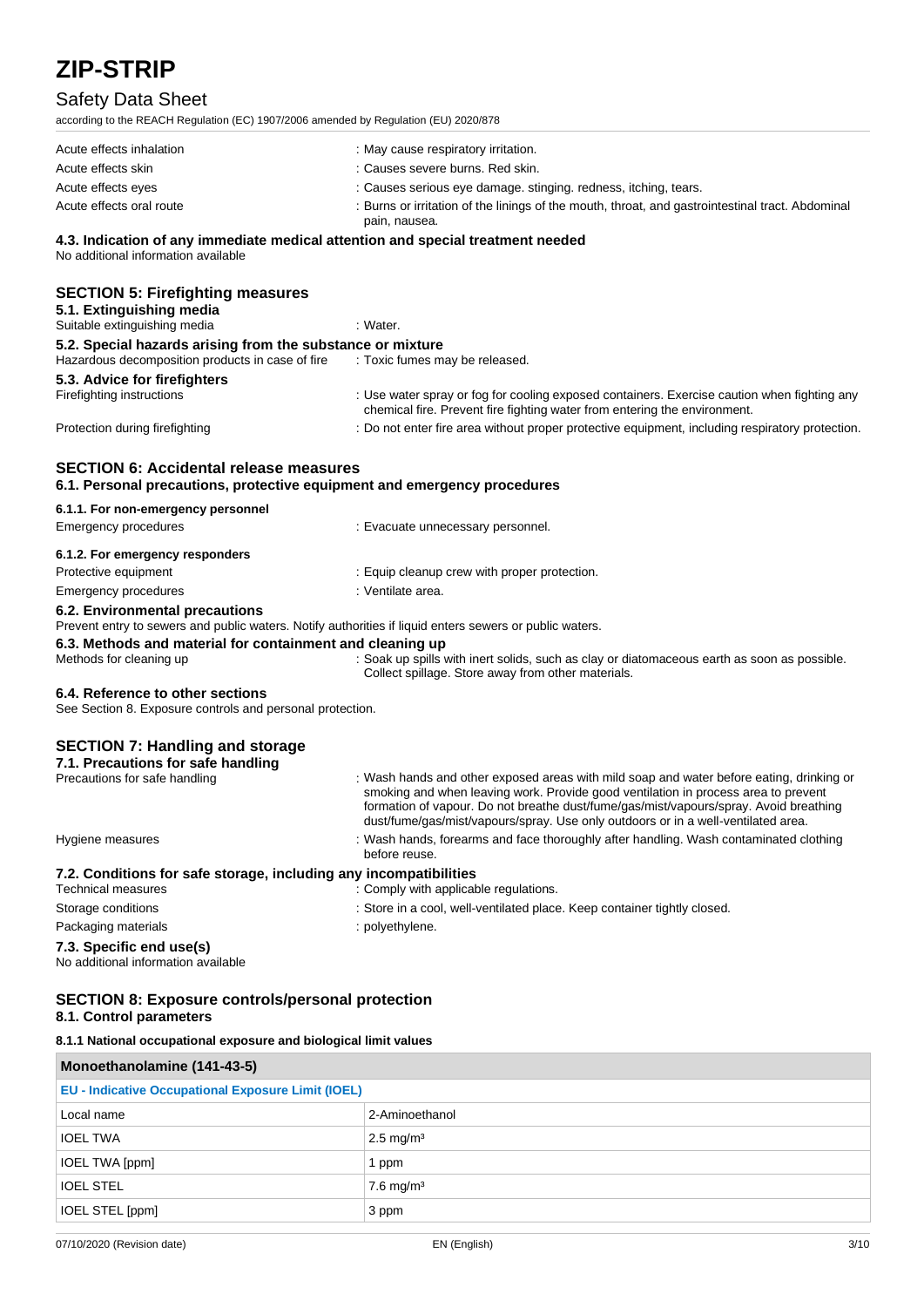# Safety Data Sheet

according to the REACH Regulation (EC) 1907/2006 amended by Regulation (EU) 2020/878

| Monoethanolamine (141-43-5)                               |                                                                                                                                                                                                                                       |  |
|-----------------------------------------------------------|---------------------------------------------------------------------------------------------------------------------------------------------------------------------------------------------------------------------------------------|--|
| Remark                                                    | skin                                                                                                                                                                                                                                  |  |
| Regulatory reference                                      | COMMISSION DIRECTIVE 2006/15/EC                                                                                                                                                                                                       |  |
| <b>United Kingdom - Occupational Exposure Limits</b>      |                                                                                                                                                                                                                                       |  |
| Local name                                                | 2-Aminoethanol                                                                                                                                                                                                                        |  |
| WEL TWA (OEL TWA) [1]                                     | $2.5$ mg/m <sup>3</sup>                                                                                                                                                                                                               |  |
| WEL TWA (OEL TWA) [2]                                     | 1 ppm                                                                                                                                                                                                                                 |  |
| WEL STEL (OEL STEL)                                       | $7.6$ mg/m <sup>3</sup>                                                                                                                                                                                                               |  |
| WEL STEL (OEL STEL) [ppm]                                 | 3 ppm                                                                                                                                                                                                                                 |  |
| Remark                                                    | Sk (Can be absorbed through the skin. The assigned substances are those for which there<br>are concerns that dermal absorption will lead to systemic toxicity)                                                                        |  |
| Regulatory reference                                      | EH40/2005 (Fourth edition, 2020). HSE                                                                                                                                                                                                 |  |
| 2-butoxyethanol (111-76-2)                                |                                                                                                                                                                                                                                       |  |
| <b>EU - Indicative Occupational Exposure Limit (IOEL)</b> |                                                                                                                                                                                                                                       |  |
| Local name                                                | 2-Butoxyethanol                                                                                                                                                                                                                       |  |
| <b>IOEL TWA</b>                                           | 98 mg/m <sup>3</sup>                                                                                                                                                                                                                  |  |
| <b>IOEL TWA [ppm]</b>                                     | 20 ppm                                                                                                                                                                                                                                |  |
| <b>IOEL STEL</b>                                          | 246 mg/m <sup>3</sup>                                                                                                                                                                                                                 |  |
| IOEL STEL [ppm]                                           | 50 ppm                                                                                                                                                                                                                                |  |
| Remark                                                    | Skin                                                                                                                                                                                                                                  |  |
| Regulatory reference                                      | COMMISSION DIRECTIVE 2000/39/EC                                                                                                                                                                                                       |  |
| <b>Ireland - Occupational Exposure Limits</b>             |                                                                                                                                                                                                                                       |  |
| Local name                                                | 2-Butoxyethanol (EGBE) [Ethylene glycol monobutyl ether]                                                                                                                                                                              |  |
| OEL TWA [1]                                               | 98 mg/m <sup>3</sup>                                                                                                                                                                                                                  |  |
| OEL TWA [2]                                               | 20 ppm                                                                                                                                                                                                                                |  |
| <b>OEL STEL</b>                                           | $246 \; mg/m3$                                                                                                                                                                                                                        |  |
| OEL STEL [ppm]                                            | 50 ppm                                                                                                                                                                                                                                |  |
| Remark                                                    | Sk (Substances which have the capacity to penetrate intact skin when they come in<br>contact with it, and be absorbed into the body), IOELV (Indicative Occupational Exposure<br>Limit Values)                                        |  |
| Regulatory reference                                      | Chemical Agents Code of Practice 2021                                                                                                                                                                                                 |  |
| <b>United Kingdom - Occupational Exposure Limits</b>      |                                                                                                                                                                                                                                       |  |
| Local name                                                | 2-Butoxyethanol                                                                                                                                                                                                                       |  |
| WEL TWA (OEL TWA) [1]                                     | 123 mg/m $3$                                                                                                                                                                                                                          |  |
| WEL TWA (OEL TWA) [2]                                     | 25 ppm                                                                                                                                                                                                                                |  |
| WEL STEL (OEL STEL)                                       | 246 mg/m $3$                                                                                                                                                                                                                          |  |
| WEL STEL (OEL STEL) [ppm]                                 | 50 ppm                                                                                                                                                                                                                                |  |
| Remark                                                    | Sk (Can be absorbed through the skin. The assigned substances are those for which there<br>are concerns that dermal absorption will lead to systemic toxicity), BMGV (Biological<br>monitoring guidance values are listed in Table 2) |  |
| Regulatory reference                                      | EH40/2005 (Fourth edition, 2020). HSE                                                                                                                                                                                                 |  |
| <b>United Kingdom - Biological limit values</b>           |                                                                                                                                                                                                                                       |  |
| Local name                                                | 2-Butoxyethanol                                                                                                                                                                                                                       |  |
| <b>BMGV</b>                                               | 240 mmol/mol Creatinine Parameter: butoxyacetic acid - Medium: urine - Sampling time:<br>Post shift                                                                                                                                   |  |
| Regulatory reference                                      | EH40/2005 (Fourth edition, 2020). HSE                                                                                                                                                                                                 |  |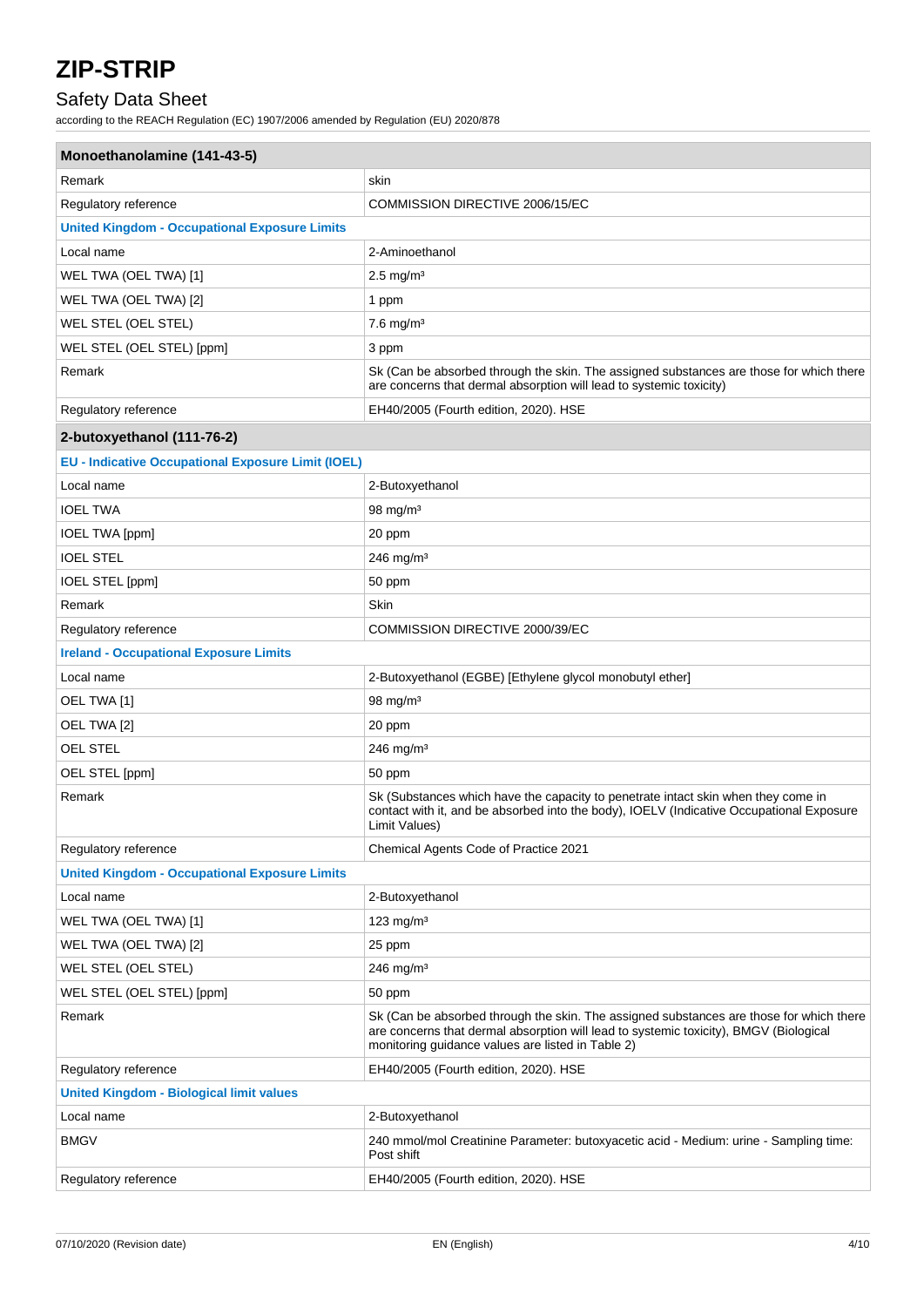# Safety Data Sheet

according to the REACH Regulation (EC) 1907/2006 amended by Regulation (EU) 2020/878

| $(2-Methoxymethylethoxy)$ propanol $(34590-94-8)$         |        |
|-----------------------------------------------------------|--------|
| <b>EU - Indicative Occupational Exposure Limit (IOEL)</b> |        |
| <b>IOEL TWA</b>                                           | 308    |
| $\vert$ IOEL TWA [ppm]                                    | 50 ppm |

#### **8.1.2. Recommended monitoring procedures**

No additional information available

#### **8.1.3. Air contaminants formed**

No additional information available

**8.1.4. DNEL and PNEC** No additional information available

**8.1.5. Control banding** No additional information available

# **8.2. Exposure controls**

#### **8.2.1. Appropriate engineering controls**

#### **Appropriate engineering controls:**

Ensure that there is a suitable ventilation system.

#### **8.2.2. Personal protection equipment**

**Personal protective equipment:**

Avoid all unnecessary exposure.

#### **Personal protective equipment symbol(s):**



#### **8.2.2.1. Eye and face protection**

**Eye protection:**

Chemical goggles or face shield. Emergency eye wash fountains should be available in the immediate vicinity of any potential exposure

### **8.2.2.2. Skin protection**

**Protective equipment:**

Wear suitable protective clothing

#### **Hand protection:**

Wear protective gloves. VITON gloves

#### **8.2.2.3. Respiratory protection**

**Respiratory protection:** Wear appropriate mask

**8.2.2.4. Thermal hazards** No additional information available

#### **8.2.3. Environmental exposure controls**

**Other information:** Do not eat, drink or smoke during use.

#### **SECTION 9: Physical and chemical properties 9.1. Information on basic physical and chemical properties**

| Physical state      | : Liguid          |
|---------------------|-------------------|
| Colour              | : Light yellow.   |
| Physical state/form | : Liguid.         |
| Odour               | : Characteristic. |
| Odour threshold     | : Not available   |
| Melting point/range | : 0 °C            |
|                     |                   |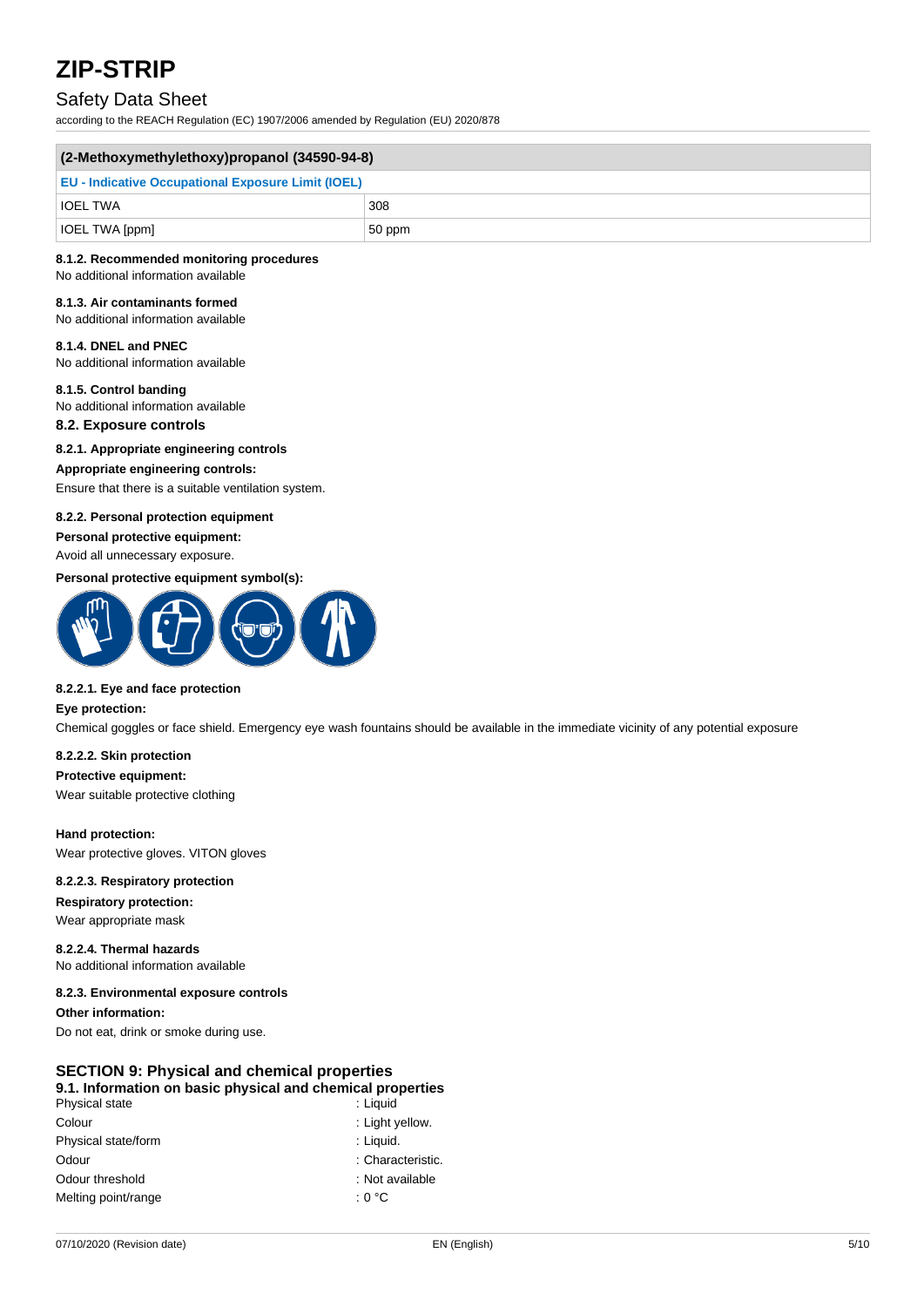# Safety Data Sheet

according to the REACH Regulation (EC) 1907/2006 amended by Regulation (EU) 2020/878

| Freezing point                                                                                                                                                                                                                 | : Not available     |
|--------------------------------------------------------------------------------------------------------------------------------------------------------------------------------------------------------------------------------|---------------------|
| Boiling point/Boiling range                                                                                                                                                                                                    | : Not available     |
| Flammability                                                                                                                                                                                                                   | : Non flammable.    |
| <b>Explosive limits</b>                                                                                                                                                                                                        | : Not available     |
| Lower explosion limit                                                                                                                                                                                                          | : Not available     |
| Upper explosion limit                                                                                                                                                                                                          | : Not available     |
| Flash point                                                                                                                                                                                                                    | : Not available     |
| Autoignition temperature                                                                                                                                                                                                       | : Not available     |
| Decomposition temperature                                                                                                                                                                                                      | : Not available     |
| рH                                                                                                                                                                                                                             | : 11.3              |
| Viscosity, kinematic                                                                                                                                                                                                           | : Not available     |
| Solubility                                                                                                                                                                                                                     | : Soluble in water. |
| Partition coefficient n-octanol/water (Log Kow)                                                                                                                                                                                | : Not available     |
| Vapour pressure                                                                                                                                                                                                                | : Not available     |
| Vapour pressure at 50 °C                                                                                                                                                                                                       | : Not available     |
| Density                                                                                                                                                                                                                        | : Not available     |
| Relative density                                                                                                                                                                                                               | : 1.008             |
| Relative vapour density at 20 °C                                                                                                                                                                                               | : Not available     |
| Particle characteristics                                                                                                                                                                                                       | : Not applicable    |
| $0.0.01$ $0.01$ $0.000$ $0.000$ $0.000$ $0.000$ $0.000$ $0.000$ $0.000$ $0.000$ $0.000$ $0.000$ $0.000$ $0.000$ $0.000$ $0.000$ $0.000$ $0.000$ $0.000$ $0.000$ $0.000$ $0.000$ $0.000$ $0.000$ $0.000$ $0.000$ $0.000$ $0.00$ |                     |

### **9.2. Other information**

# **9.2.1. Information with regard to physical hazard classes**

No additional information available

| 9.2.2. Other safety characteristics |           |
|-------------------------------------|-----------|
| VOC content                         | : 160 g/l |

## **SECTION 10: Stability and reactivity**

### **10.1. Reactivity**

Thermal decomposition generates : Corrosive vapours. **10.2. Chemical stability** Stable under normal conditions. **10.3. Possibility of hazardous reactions** No dangerous reactions known under normal conditions of use. **10.4. Conditions to avoid** Extremely high or low temperatures.

**10.5. Incompatible materials**

No additional information available

### **10.6. Hazardous decomposition products**

fume. Carbon monoxide. Carbon dioxide. Thermal decomposition generates : Corrosive vapours.

# **SECTION 11: Toxicological information**

| Menesthenelemine $(4.44, 42.5)$                                                |                  |
|--------------------------------------------------------------------------------|------------------|
| Acute toxicity (inhalation)                                                    | : Not classified |
| Acute toxicity (dermal)                                                        | : Not classified |
| : Not classified<br>Acute toxicity (oral)                                      |                  |
| 11.1. Information on hazard classes as defined in Regulation (EC) No 1272/2008 |                  |

| Monoethanolamine (141-43-5)       |                             |
|-----------------------------------|-----------------------------|
| LD50 oral rat                     | 1515 mg/kg                  |
| LD50 dermal rabbit                | 2504 mg/kg                  |
| 2-butoxyethanol (111-76-2)        |                             |
| LD50 oral rat                     | 1300 mg/kg                  |
| LD50 dermal rat                   | 1100 mg/kg                  |
| LC50 Inhalation - Rat [ppm]       | 4500                        |
| LC50 Inhalation - Rat (Dust/Mist) | $1.5$ mg/l                  |
| LC50 Inhalation - Rat (Vapours)   | 11 mg/l/4h                  |
| Skin corrosion/irritation         | : Causes severe skin burns. |
|                                   | pH: 11.3                    |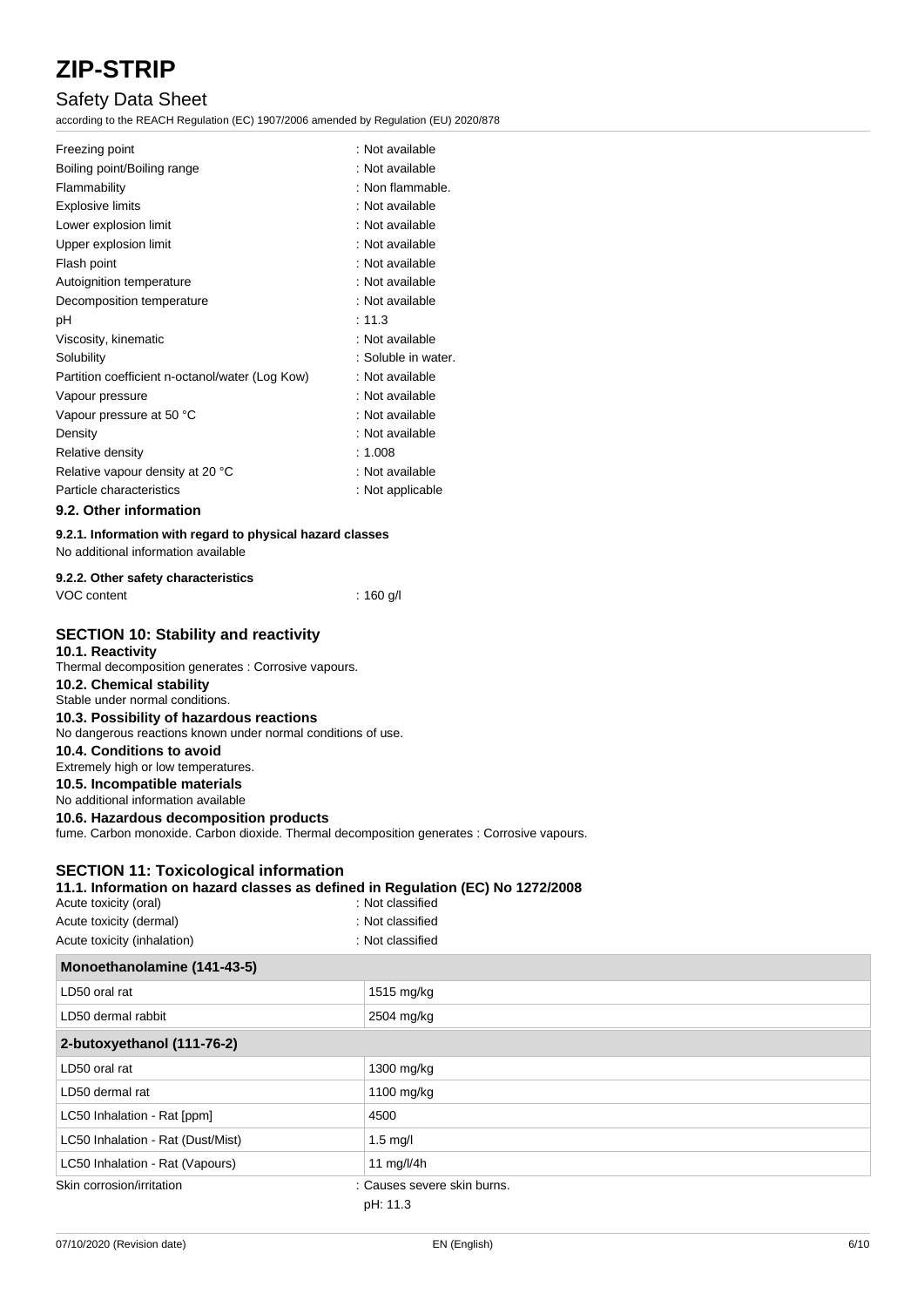# Safety Data Sheet

according to the REACH Regulation (EC) 1907/2006 amended by Regulation (EU) 2020/878

| Serious eye damage/irritation     | : Assumed to cause serious eye damage<br>pH: 11.3                  |  |
|-----------------------------------|--------------------------------------------------------------------|--|
| Respiratory or skin sensitisation | : Not classified                                                   |  |
| Additional information            | : Based on available data, the classification criteria are not met |  |
| Germ cell mutagenicity            | : Not classified                                                   |  |
| Additional information            | : Based on available data, the classification criteria are not met |  |
| Carcinogenicity                   | : Not classified                                                   |  |
| Additional information            | : Based on available data, the classification criteria are not met |  |

### **2-butoxyethanol (111-76-2)**

| <b>IARC</b> group      | 3 - Not classifiable                                               |
|------------------------|--------------------------------------------------------------------|
| Reproductive toxicity  | : Not classified                                                   |
| Additional information | : Based on available data, the classification criteria are not met |
| STOT-single exposure   | : May cause respiratory irritation.                                |

### **Monoethanolamine (141-43-5)**

| STOT-single exposure                                                           | May cause respiratory irritation.                                  |  |
|--------------------------------------------------------------------------------|--------------------------------------------------------------------|--|
| STOT-repeated exposure                                                         | : Not classified                                                   |  |
| Additional information                                                         | : Based on available data, the classification criteria are not met |  |
| Aspiration hazard                                                              | : Not classified                                                   |  |
| Additional information                                                         | : Based on available data, the classification criteria are not met |  |
| 11.2. Information on other hazards                                             |                                                                    |  |
| 11.2.1. Endocrine disrupting properties<br>No additional information available |                                                                    |  |
| 11.2.2. Other information                                                      |                                                                    |  |
| Potential adverse human health effects and<br>symptoms                         | : Based on available data, the classification criteria are not met |  |

### **SECTION 12: Ecological information**

| 12.1. Toxicity                                               |                  |
|--------------------------------------------------------------|------------------|
| Hazardous to the aquatic environment, short-term<br>(acute)  | : Not classified |
| Hazardous to the aquatic environment, long-term<br>(chronic) | : Not classified |
| Not rapidly dogradable                                       |                  |

### Not rapidly degradable

| 2-butoxyethanol (111-76-2)          |                                                                                                                                                                                                                                                                                                                                                                                                                  |
|-------------------------------------|------------------------------------------------------------------------------------------------------------------------------------------------------------------------------------------------------------------------------------------------------------------------------------------------------------------------------------------------------------------------------------------------------------------|
| LC50 - Fish [1]                     | 1474 mg/l Test organisms (species): Oncorhynchus mykiss (previous name: Salmo<br>gairdneri)                                                                                                                                                                                                                                                                                                                      |
| EC50 - Crustacea [1]                | 1550 mg/l Daphnia magna                                                                                                                                                                                                                                                                                                                                                                                          |
| EC50 72h - Algae [1]                | 1840 mg/l                                                                                                                                                                                                                                                                                                                                                                                                        |
| NOEC (chronic)                      | 100 mg/l Test organisms (species): Daphnia magna Duration: '21 d'                                                                                                                                                                                                                                                                                                                                                |
| NOEC chronic crustacea              | 100 mg/l Daphnia magna                                                                                                                                                                                                                                                                                                                                                                                           |
| NOEC chronic algae                  | $130$ mg/l                                                                                                                                                                                                                                                                                                                                                                                                       |
| 12.2. Persistence and degradability |                                                                                                                                                                                                                                                                                                                                                                                                                  |
| <b>ZIP-STRIP</b>                    |                                                                                                                                                                                                                                                                                                                                                                                                                  |
| Persistence and degradability       | Biodegradable. The surfactant(s) contained in this preparation complies (comply) with the<br>biodegradability criteria as laid down in Regulation (EC) No. 648/2004 on detergents. Data<br>to support this assertion are held at the disposal of the competent authorities of the<br>Member States and will be made available to them, at their direct request or at the request<br>of a detergent manufacturer. |
| 2-butoxyethanol (111-76-2)          |                                                                                                                                                                                                                                                                                                                                                                                                                  |
| Persistence and degradability       | Biodegradable.                                                                                                                                                                                                                                                                                                                                                                                                   |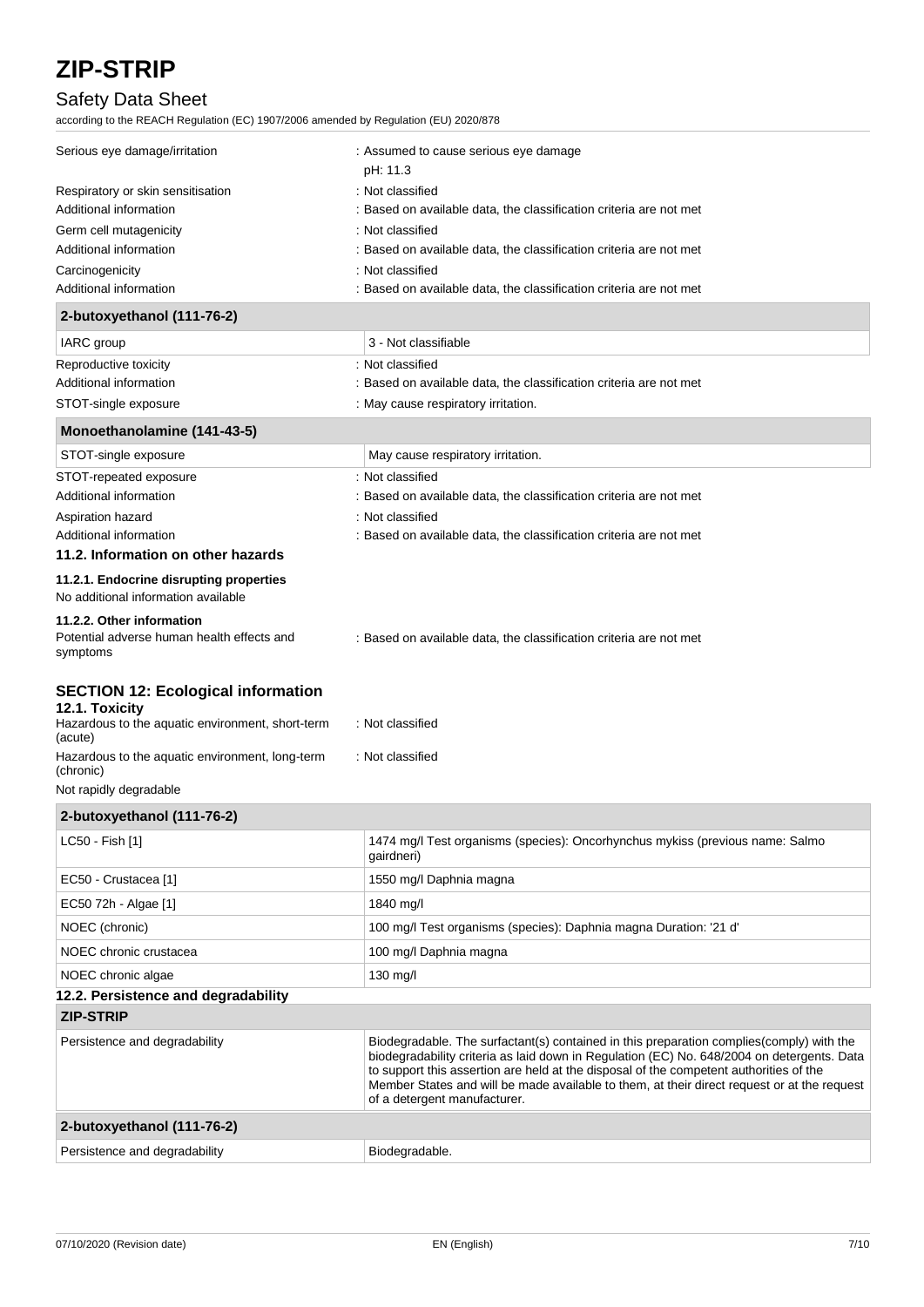# Safety Data Sheet

according to the REACH Regulation (EC) 1907/2006 amended by Regulation (EU) 2020/878

| 12.3. Bioaccumulative potential                                                        |                                                                                                                                                                                                                                             |  |  |
|----------------------------------------------------------------------------------------|---------------------------------------------------------------------------------------------------------------------------------------------------------------------------------------------------------------------------------------------|--|--|
| <b>ZIP-STRIP</b>                                                                       |                                                                                                                                                                                                                                             |  |  |
| Bioaccumulative potential                                                              | No bioaccumulation.                                                                                                                                                                                                                         |  |  |
| 2-butoxyethanol (111-76-2)                                                             |                                                                                                                                                                                                                                             |  |  |
| Log Pow                                                                                | 0.8                                                                                                                                                                                                                                         |  |  |
| 12.4. Mobility in soil<br>No additional information available                          |                                                                                                                                                                                                                                             |  |  |
| 12.5. Results of PBT and vPvB assessment                                               |                                                                                                                                                                                                                                             |  |  |
| <b>ZIP-STRIP</b>                                                                       |                                                                                                                                                                                                                                             |  |  |
| This substance/mixture does not meet the PBT criteria of REACH regulation, annex XIII  |                                                                                                                                                                                                                                             |  |  |
| This substance/mixture does not meet the vPvB criteria of REACH regulation, annex XIII |                                                                                                                                                                                                                                             |  |  |
| 12.6. Endocrine disrupting properties<br>No additional information available           |                                                                                                                                                                                                                                             |  |  |
| 12.7. Other adverse effects<br>Additional information                                  | : Avoid release to the environment.                                                                                                                                                                                                         |  |  |
| <b>SECTION 13: Disposal considerations</b><br>13.1. Waste treatment methods            |                                                                                                                                                                                                                                             |  |  |
| Product/Packaging disposal recommendations                                             | : Dispose in a safe manner in accordance with local/national regulations. Dispose of<br>contents/container to hazardous or special waste collection point, in accordance with local,<br>regional, national and/or international regulation. |  |  |
| Waste / unused products                                                                | : Avoid release to the environment.                                                                                                                                                                                                         |  |  |

# **SECTION 14: Transport information**

| <b>ADR</b>                                                       | <b>IMDG</b>                                                 | <b>IATA</b>                                                 |
|------------------------------------------------------------------|-------------------------------------------------------------|-------------------------------------------------------------|
| 14.1. UN number or ID number                                     |                                                             |                                                             |
| <b>UN 2491</b>                                                   | <b>UN 2491</b>                                              | <b>UN 2491</b>                                              |
| 14.2. UN proper shipping name                                    |                                                             |                                                             |
| ETHANOLAMINE SOLUTION                                            | ETHANOLAMINE SOLUTION                                       | Ethanolamine solution                                       |
| <b>Transport document description</b>                            |                                                             |                                                             |
| UN 2491 ETHANOLAMINE SOLUTION<br>(Monoethanolamine), 8, III, (E) | UN 2491 ETHANOLAMINE SOLUTION<br>(Monoethanolamine), 8, III | UN 2491 Ethanolamine solution<br>(Monoethanolamine), 8, III |
| 14.3. Transport hazard class(es)                                 |                                                             |                                                             |
| 8                                                                | 8                                                           | 8                                                           |
|                                                                  |                                                             |                                                             |
| 14.4. Packing group                                              |                                                             |                                                             |
| $\mathbf{III}$                                                   | III                                                         | III                                                         |
| <b>14.5. Environmental hazards</b>                               |                                                             |                                                             |
| Dangerous for the environment: No                                | Dangerous for the environment: No<br>Marine pollutant: No   | Dangerous for the environment: No                           |
| No supplementary information available                           |                                                             |                                                             |
| 14.6. Special precautions for user                               |                                                             |                                                             |
| <b>Overland transport</b>                                        |                                                             |                                                             |
| Classification code (ADR)                                        | : C7                                                        |                                                             |
| Limited quantities (ADR)                                         | : 51                                                        |                                                             |
| Packing instructions (ADR)                                       | : P001, IBC03, LP01, R001                                   |                                                             |
| Mixed packing provisions (ADR)                                   | : MP19                                                      |                                                             |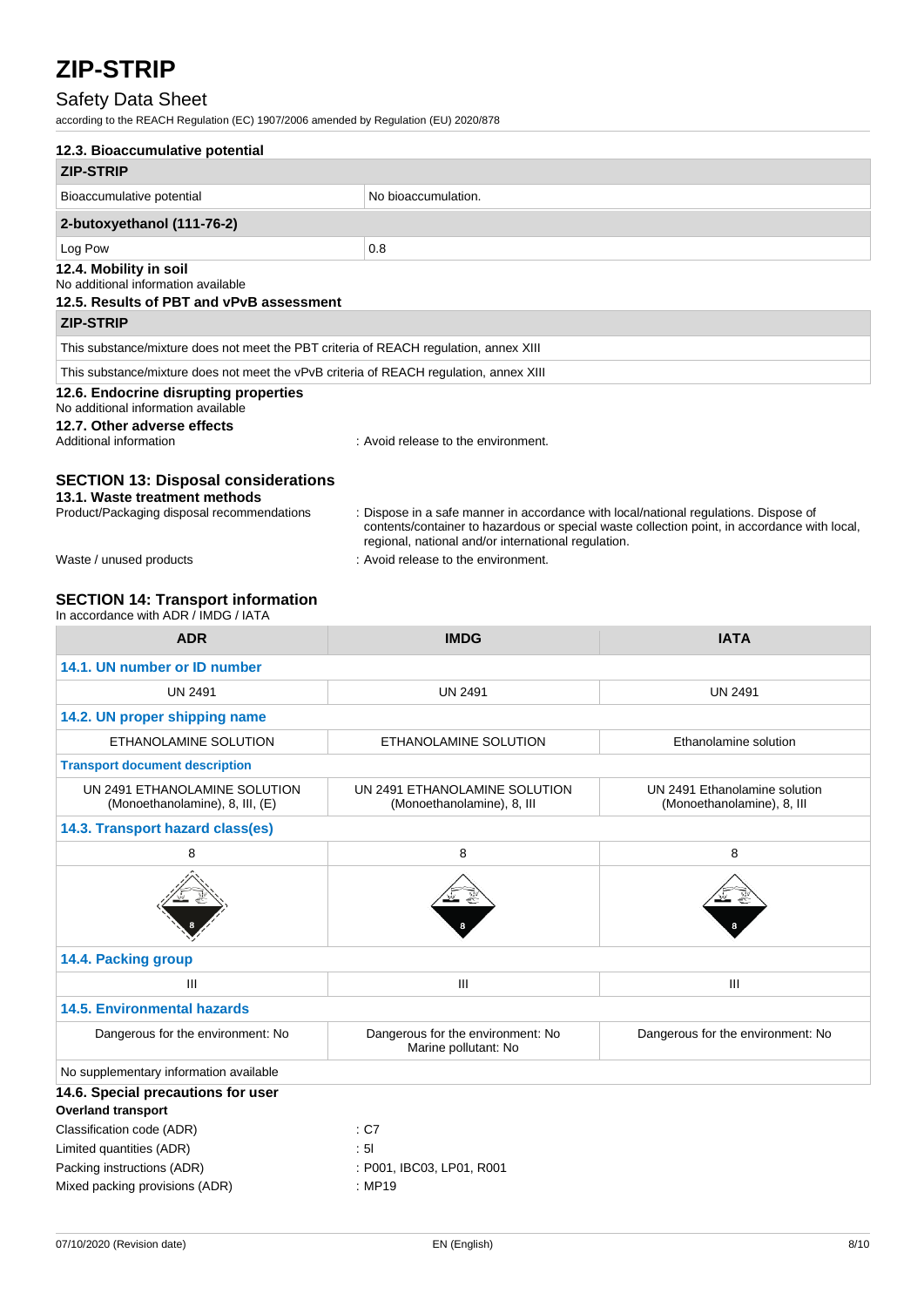# Safety Data Sheet

according to the REACH Regulation (EC) 1907/2006 amended by Regulation (EU) 2020/878

| Portable tank and bulk container instructions<br>(ADR)       | : T4              |  |
|--------------------------------------------------------------|-------------------|--|
| Portable tank and bulk container special provisions<br>(ADR) | :TP1              |  |
| Tank code (ADR)                                              | $:$ L4BN          |  |
| Vehicle for tank carriage                                    | : AT              |  |
| Transport category (ADR)                                     | : 3               |  |
| Special provisions for carriage - Packages (ADR)             | : V12             |  |
| Hazard identification number (Kemler No.)                    | :80               |  |
| Orange plates                                                | $\frac{80}{2491}$ |  |
|                                                              |                   |  |
| Tunnel code                                                  | : E               |  |
| EAC code                                                     | : 2X              |  |
| <b>Transport by sea</b>                                      |                   |  |
| Special provisions (IMDG)                                    | : 223             |  |
| Limited quantities (IMDG)                                    | :5L               |  |
| Packing instructions (IMDG)                                  | : P001, LP01      |  |
| IBC packing instructions (IMDG)                              | : IBC03           |  |
| Air transport                                                |                   |  |
| PCA Limited quantities (IATA)                                | : Y841            |  |
| PCA limited quantity max net quantity (IATA)                 | : 1L              |  |
| PCA packing instructions (IATA)                              | :852              |  |
| PCA max net quantity (IATA)                                  | : 5L              |  |
| CAO packing instructions (IATA)                              | : 856             |  |
| CAO max net quantity (IATA)                                  | : 60L             |  |
| Special provisions (IATA)                                    | : A3, A803        |  |

**14.7. Maritime transport in bulk according to IMO instruments** Not applicable

### **SECTION 15: Regulatory information 15.1. Safety, health and environmental regulations/legislation specific for the substance or mixture**

#### **15.1.1. EU-Regulations**

Contains no REACH substances with Annex XVII restrictions

Contains no substance on the REACH candidate list

Contains no REACH Annex XIV substances

Contains no substance subject to Regulation (EU) No 649/2012 of the European Parliament and of the Council of 4 July 2012 concerning the export and import of hazardous chemicals.

Contains no substance subject to Regulation (EU) No 2019/1021 of the European Parliament and of the Council of 20 June 2019 on persistent organic pollutants

Contains no substance subject to REGULATION (EU) No 1005/2009 OF THE EUROPEAN PARLIAMENT AND OF THE COUNCIL of 16 September 2009 on substances that deplete the ozone layer.

Contains no substance subject to Regulation (EU) 2019/1148 of the European Parliament and of the Council of 20 June 2019 on the marketing and use of explosives precursors.

VOC content : 160 g/l

| Detergent Regulation (648/2004/EC): Labelling of contents: |         |  |
|------------------------------------------------------------|---------|--|
| Component                                                  |         |  |
| non-ionic surfactants, amphoteric surfactants              | $< 5\%$ |  |

Contains no substance subject to Regulation (EC) 273/2004 of the European Parliament and of the Council of 11 February 2004 on the manufacture and the placing on market of certain substances used in the illicit manufacture of narcotic drugs and psychotropic substances.

#### **15.1.2. National regulations**

No additional information available

#### **15.2. Chemical safety assessment**

No chemical safety assessment has been carried out